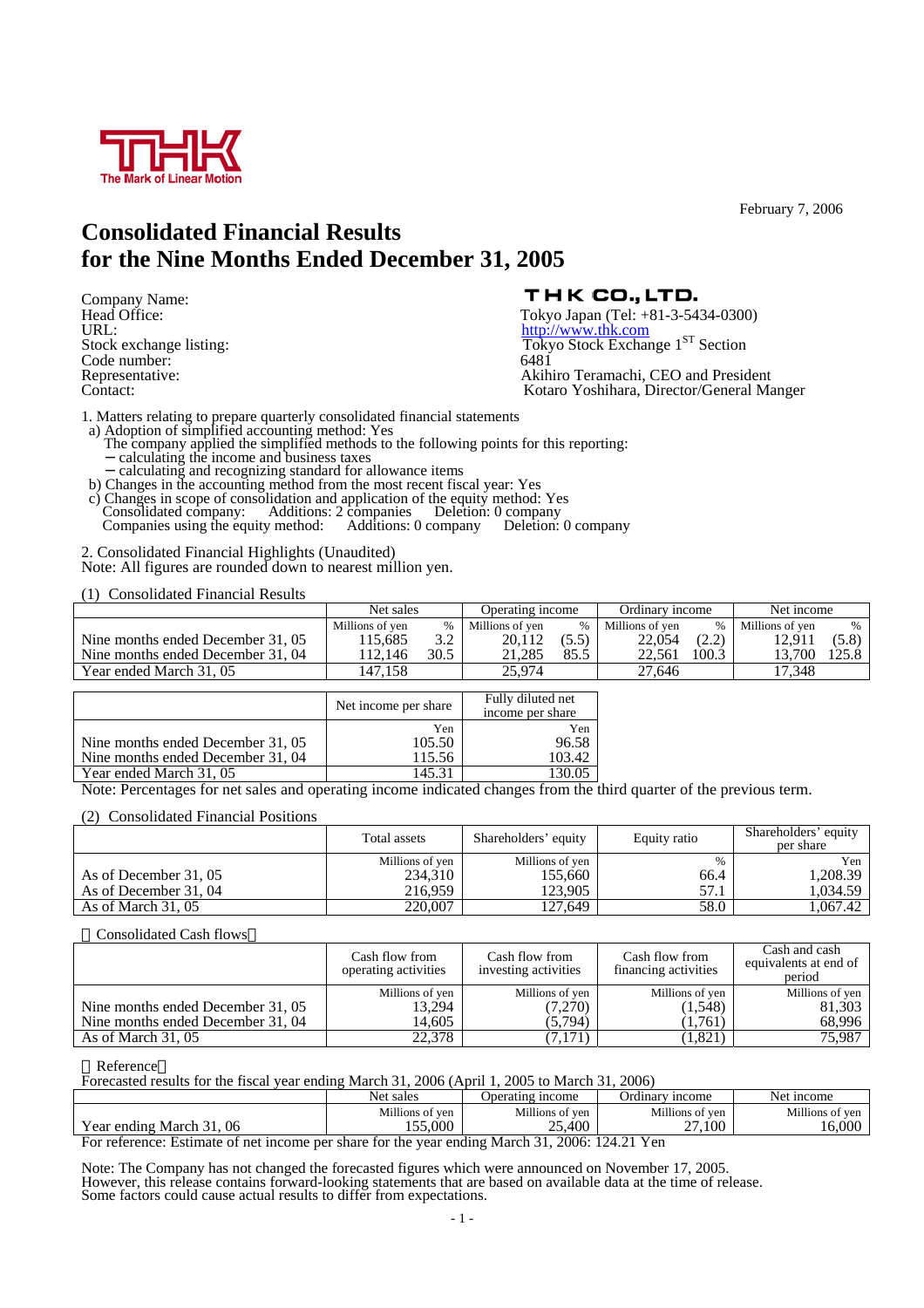### **Business Performance (Consolidated)**

Sales for the third quarters ended December 31, 2005 (April 1, 2005-December 31, 2005), to the machine tools, general machinery, and transport machinery sectors continued to be strong, and demand from the electronics sector (mainly for semiconductors and liquid-crystal manufacturing devices) has recovered. Total net sales increased ¥3.538 billion, or 3.2 percent, from the same quarters of the previous fiscal period, to ¥115.685 billion.

Sales costs were ¥72.787 billion, and the cost-to-sales ratio was 62.9 percent, helped by improvement in capacity utilization that resulted from sales increases, and to cost-reduction efforts, although it was badly affected by rises in materials prices. Sales and general administrative expenses rose ¥2.43 billion, to ¥22.785 billion, due to an increase in the number of consolidated subsidiaries and high physical distribution expenses caused by gains in sales. In results, operating income decreased ¥1.173 billion, or 5.5 percent, from the same quarters of a year earlier, to ¥20.112 billion, and ordinary income declined ¥507 million, or 2.2 percent, to ¥22.054 billion.

Net income for the third quarters dropped ¥788 million, or 5.8 percent, to ¥12.911 billion, due to the recognition of an impaired loss on fixed assets.

#### **Balance Sheet (Consolidated)**

### **(1) Balance Sheet Analysis**

Total assets for the third quarter ended December 31, 2005, increased ¥14.302 billion from the previous consolidated fiscal year-end, to ¥234.310 billion. This is mainly because the outstanding balance of accounts receivable gained, helped by sales increases, and free cash flow reached ¥6.024 billion.

Liabilities stood at ¥77.171 billion, a decrease of ¥14.231 billion from the previous consolidated fiscal year-end, due mainly to a decline in the outstanding balance of bonds with warrant, caused by their conversion to common stocks.

Shareholders' equity rose ¥28.010 billion from the previous fiscal year-end, to ¥155.660 billion. This is primarily owing to increases in capital and capital surplus generated by the issuance of new stocks with stock warrants having been exercised, as well as to the posting of quarterly net income.

#### **(2) Cash Flow Statement Analysis**

#### *Cash Flows from Operating Activities:*

Income before adjustment of taxes was ¥21.312 billion, depreciation expenses were ¥4.685 billion, and payment for corporate income taxes was ¥11.743 billion for the said quarters ended December 31, 2005. As a result, net cash provided by operating activities amounted to ¥13.294 billion. (It was ¥14.605 billion for the quarters a year ago).

### *Cash Flows from Investing Activities:*

Net cash used in investing activities amounted to ¥7.270 billion (it was ¥5.794 billion for the quarters a year earlier), due to purchases of tangible fixed assets to expand production facilities.

#### *Cash Flows from Financing Activities:*

Net cash used in financing activities was ¥1.548 billion. (It was ¥1.761 billion for the quarters a year earlier) It is caused by 2.523 billion yen dividend payment, 898 million yen proceeds from sales of treasury stock (held by subsidiary), and other incomes.

As a result, the outstanding balance of cash and cash equivalents as of this fiscal quarter-end increased from that of the previous fiscal year-end by ¥5.316 billion, to ¥81.303 billion.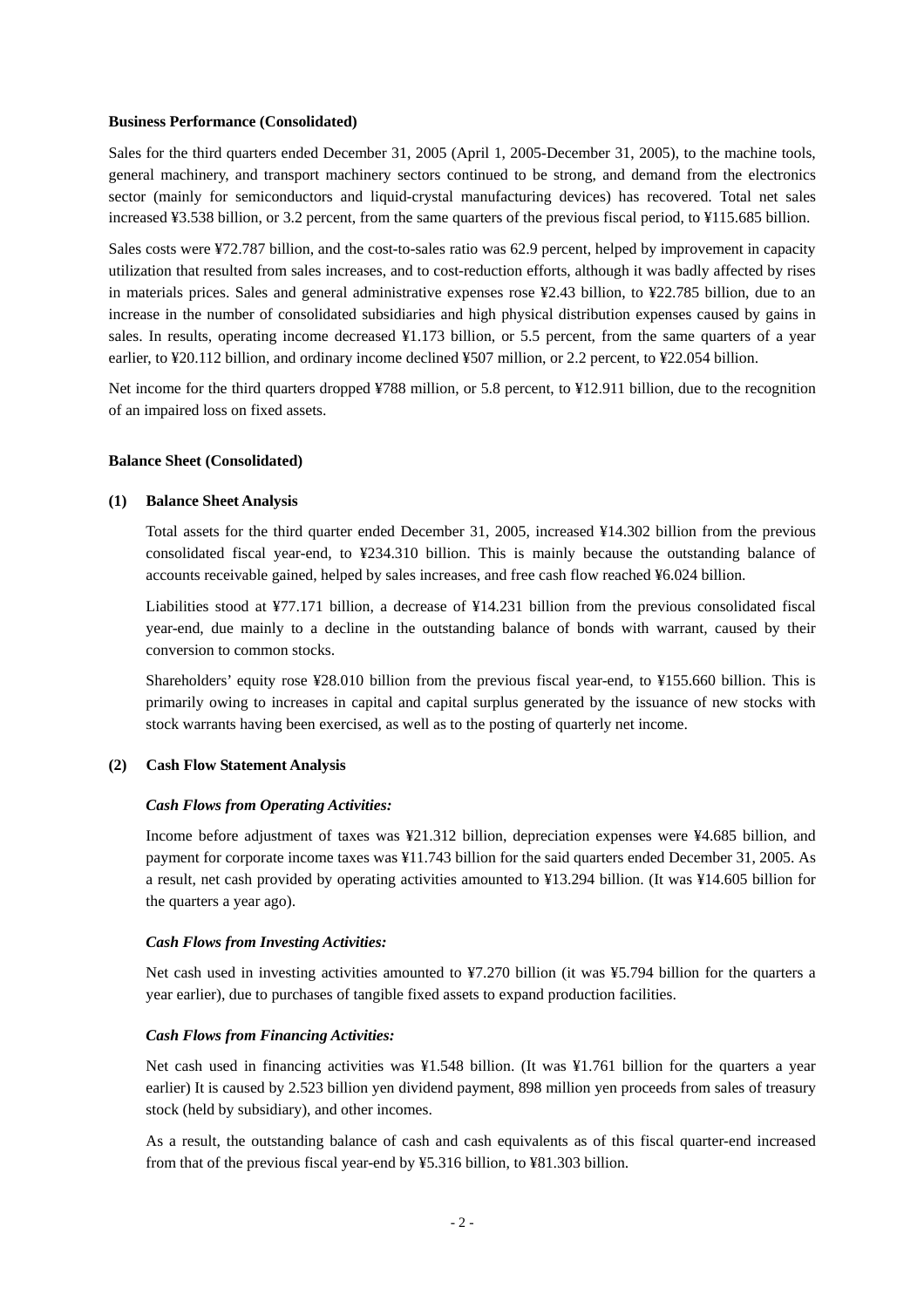#### Reference 1. Non Consolidated Financial Highlights (Unaudited) Note: All figures are rounded down to nearest million yen.

# (1) Financial Results

|                                   | Net sales       |      | Operating income |       | Ordinary income |       | Net income      |      |
|-----------------------------------|-----------------|------|------------------|-------|-----------------|-------|-----------------|------|
|                                   | Millions of ven | $\%$ | Millions of ven  | $\%$  | Millions of ven | %     | Millions of ven |      |
| Nine months ended December 31, 05 | 95.153          | 3.3  | '7.238           | (8.0) | 18.485          | (6.2) | 10.758          |      |
| Nine months ended December 31, 04 | 92.093          | 32.2 | 18.732           | 61.2  | 19.701          | 68.8  | 11.597          | 72.1 |
| Year ended March 31, 05           | !20.541         |      | 22.973           |       | 24.069          |       | 14.510          |      |

|                                   | Net income per share | Fully diluted net<br>income per share |  |
|-----------------------------------|----------------------|---------------------------------------|--|
|                                   | Yen                  | Yen                                   |  |
| Nine months ended December 31, 05 | 87.82                | 80.40                                 |  |
| Nine months ended December 31, 04 | 97.71                | 87.46                                 |  |
| Year ended March 31, 05           |                      |                                       |  |

Note: Percentages for net sales and operating income indicated changes from the third quarter of the previous term.

### (2) Financial Positions

|                       | Total assets               | Shareholders' equity       | Equity ratio | Shareholders' equity<br>per share |
|-----------------------|----------------------------|----------------------------|--------------|-----------------------------------|
| As of December 31, 05 | Millions of yen<br>217.151 | Millions of yen<br>149,074 | %<br>68.6    | Yen<br>1,157.26                   |
| As of December 31, 04 | 204.570                    | 121.534                    | 59.4         | 1,013.66                          |
| As of March $31,05$   | 205,668                    | 124,877                    | 60.7         | 1,040.73                          |

# 2. Forecasted result for the fiscal year ending March 31, 2006 (April 1, 2005 to March 31, 2006)

|                             | Net sales       | Operating income | <b>Ordinary</b><br>nncome | Net income      |  |  |  |
|-----------------------------|-----------------|------------------|---------------------------|-----------------|--|--|--|
|                             | Millions of ven | Millions of ven  | Millions of ven           | Millions of ven |  |  |  |
| 06<br>Year ending March 31. | $\sim$<br>000.  | 22,000           | 22.800                    | 13.300          |  |  |  |
|                             |                 |                  |                           |                 |  |  |  |

For reference: Estimate of net income per share for the year ending March 31, 2006: 103.25 Yen

Note: The Company has not changed the forecasted figures which were announced on November 17, 2005. However, this release contains forward-looking statements that are based on available data at the time of release. Some factors could cause actual results to differ from expectations.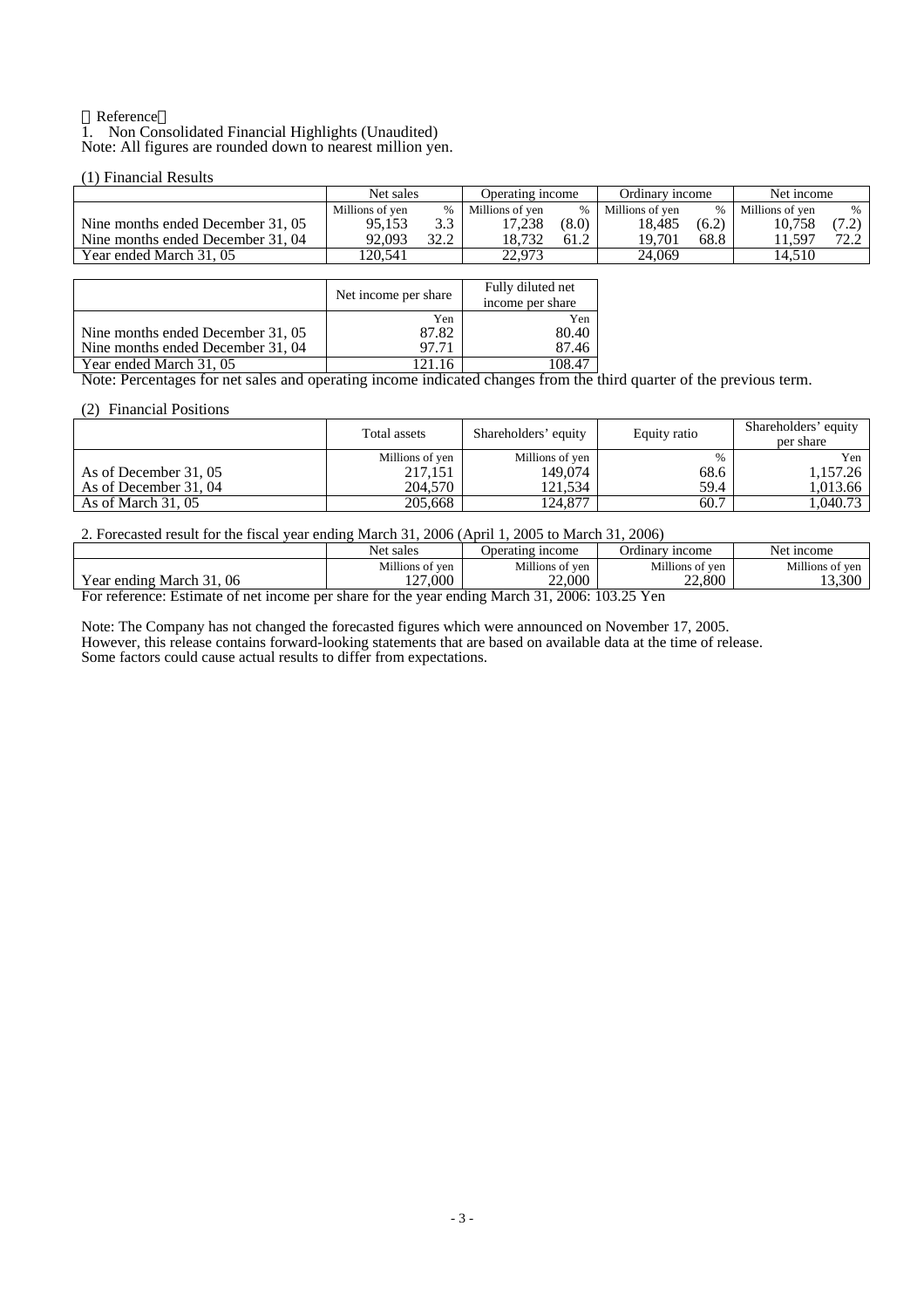# *Consolidated Balance Sheets (Unaudited)*

(Millions of yen)

|                                                                   | As of December 31, 2005 As of December 31, 2004 |       |         |       | As of March 31, 2005 |       |
|-------------------------------------------------------------------|-------------------------------------------------|-------|---------|-------|----------------------|-------|
|                                                                   | Amount                                          | $\%$  | Amount  | $\%$  | Amount               | $\%$  |
| <b>Assets</b>                                                     |                                                 |       |         |       |                      |       |
| <b>Current assets:</b>                                            |                                                 |       |         |       |                      |       |
| Cash on hand and in banks                                         | 81,189                                          |       | 68,644  |       | 75,842               |       |
| Notes and accounts receivable-trade                               | 56,213                                          |       | 53,675  |       | 49,604               |       |
| Inventories                                                       | 24,321                                          |       | 24,471  |       | 24,208               |       |
| Other                                                             | 4,604                                           |       | 6,035   |       | 4,530                |       |
| <b>Total current assets</b>                                       | 166,329                                         | 71.0  | 152,827 | 70.4  | 154,185              | 70.1  |
| <b>Fixed assets:</b>                                              |                                                 |       |         |       |                      |       |
| Tangible fixed assets                                             | 53,299                                          |       | 47,606  |       | 53,494               |       |
| Intangible fixed assets                                           | 1,152                                           |       | 1,126   |       | 1,239                |       |
| Investments and other                                             | 13,529                                          |       | 15,399  |       | 11,088               |       |
| <b>Total Fixed assets</b>                                         | 67,980                                          | 29.0  | 64,132  | 29.6  | 65,822               | 29.9  |
| <b>Total assets</b>                                               | 234,310                                         | 100.0 | 216,959 | 100.0 | 220,007              | 100.0 |
| <b>Liabilities</b>                                                |                                                 |       |         |       |                      |       |
| <b>Current liabilities:</b>                                       |                                                 |       |         |       |                      |       |
| Notes and accounts payable - trade                                | 31,452                                          |       | 29,481  |       | 25,391               |       |
| Current portion of bonds                                          | 10,000                                          |       |         |       |                      |       |
| Other                                                             | 15,972                                          |       | 18,167  |       | 20,965               |       |
| <b>Total current liabilities</b>                                  | 57,424                                          | 24.5  | 47,649  | 22.0  | 46,356               | 21.1  |
| <b>Long-term liabilities:</b>                                     |                                                 |       |         |       |                      |       |
| <b>Bonds</b>                                                      | 5,000                                           |       | 15,000  |       | 15,000               |       |
| Convertible bonds                                                 | 8,270                                           |       | 23,000  |       | 23,000               |       |
| Other                                                             | 6,476                                           |       | 6,997   |       | 7,045                |       |
| <b>Total long-term liabilities</b>                                | 19,746                                          | 8.5   | 44,997  | 20.7  | 45,045               | 20.5  |
| <b>Total liabilities</b>                                          | 77,171                                          | 33.0  | 92,646  | 42.7  | 91,402               | 41.6  |
| <b>Minority interest</b>                                          |                                                 |       |         |       |                      |       |
| Minority interest                                                 | 1,478                                           | 0.6   | 407     | 0.2   | 955                  | 0.4   |
| <b>Shareholders' equity</b>                                       |                                                 |       |         |       |                      |       |
| Common stock                                                      | 30,471                                          |       | 23,106  |       | 23,106               |       |
| Capital surplus                                                   | 40,207                                          |       | 32,651  |       | 32,651               |       |
| Earned surplus                                                    | 81,418                                          |       | 67,711  |       | 71,130               |       |
| Valuation adjustment for marketable<br>securities                 | 2,390                                           |       | 607     |       | 1,041                |       |
| Foreign currency translation adjustments                          | 1,215                                           |       | 432     |       | 327                  |       |
| Treasury stock                                                    | (43)                                            |       | (603)   |       | (607)                |       |
| <b>Total shareholders' equity</b>                                 | 155,660                                         | 66.4  | 123,905 | 57.1  | 127,649              | 58.0  |
| Total liabilities, minority interest, and<br>shareholders' equity | 234,310                                         | 100.0 | 216,959 | 100.0 | 220,007              | 100.0 |

Note: All figures are rounded down to nearest million yen.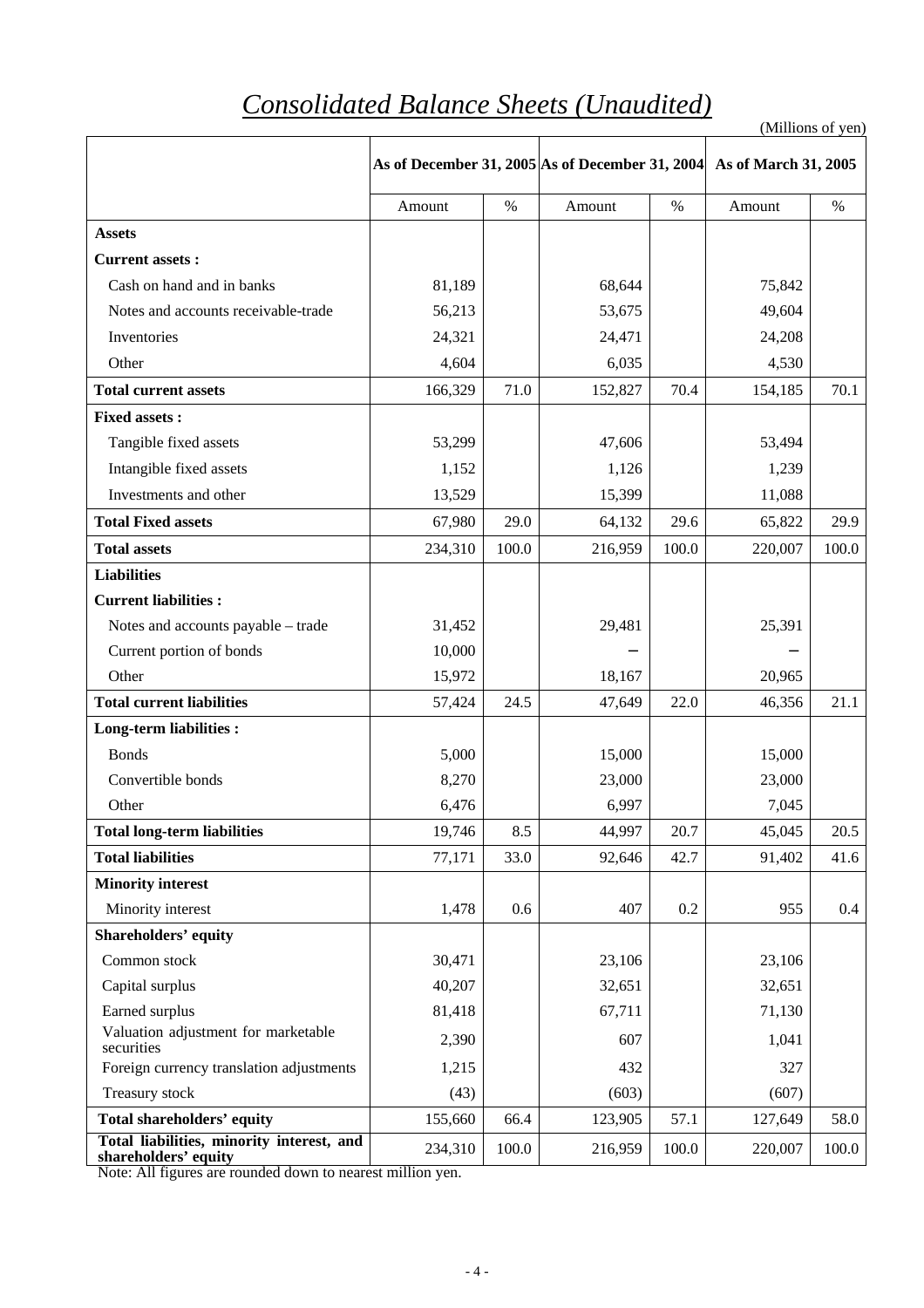# *Consolidated Statements of Income (Unaudited)*

| Consolidated Statements of Income (Ondianea)                |                                                                        |       |                     |       | (Millions of yen)                           |               |
|-------------------------------------------------------------|------------------------------------------------------------------------|-------|---------------------|-------|---------------------------------------------|---------------|
|                                                             | For the nine months<br>ended December 31, 2005 ended December 31, 2004 |       | For the nine months |       | For the year ended<br><b>March 31, 2005</b> |               |
|                                                             | Amount                                                                 | $\%$  | Amount              | $\%$  | Amount                                      | $\frac{0}{0}$ |
| <b>Net sales</b>                                            | 115,685                                                                | 100.0 | 112,146             | 100.0 | 147,158                                     | 100.0         |
| Cost of sales                                               | 72,787                                                                 | 62.9  | 70,505              | 62.9  | 93,551                                      | 63.6          |
| <b>Gross profit</b>                                         | 42,897                                                                 | 37.1  | 41,640              | 37.1  | 53,606                                      | 36.4          |
| Sales, general and administrative expenses                  | 22,785                                                                 | 19.7  | 20,355              | 18.2  | 27,632                                      | 18.7          |
| <b>Operating income</b>                                     | 20,112                                                                 | 17.4  | 21,285              | 18.9  | 25,974                                      | 17.7          |
| Non-operating income                                        | 2,218                                                                  | 1.9   | 1,571               | 1.4   | 2,054                                       | 1.4           |
| Non-operating expenses                                      | 276                                                                    | 0.2   | 295                 | 0.2   | 381                                         | 0.3           |
| <b>Ordinary income</b>                                      | 22,054                                                                 | 19.1  | 22,561              | 20.1  | 27,646                                      | 18.8          |
| Extraordinary income                                        | 547                                                                    | 0.4   | 155                 | 0.1   | 226                                         | 0.1           |
| <b>Extraordinary</b> loss                                   | 1,289                                                                  | 1.1   | 722                 | 0.7   | 1,028                                       | 0.7           |
| Income before income taxes and minority<br>interest         | 21,312                                                                 | 18.4  | 21,994              | 19.5  | 26,845                                      | 18.2          |
| Income taxes and other                                      | 8,220                                                                  | 7.1   | 8,269               | 7.3   | 9,442                                       | 6.4           |
| Minority interest in income of consolidated<br>subsidiaries | 180                                                                    | 0.1   | 25                  | 0.0   | 54                                          | $0.0\,$       |
| Net income                                                  | 12,911                                                                 | 11.2  | 13,700              | 12.2  | 17,348                                      | 11.8          |

Note: All figures are rounded down to nearest million yen.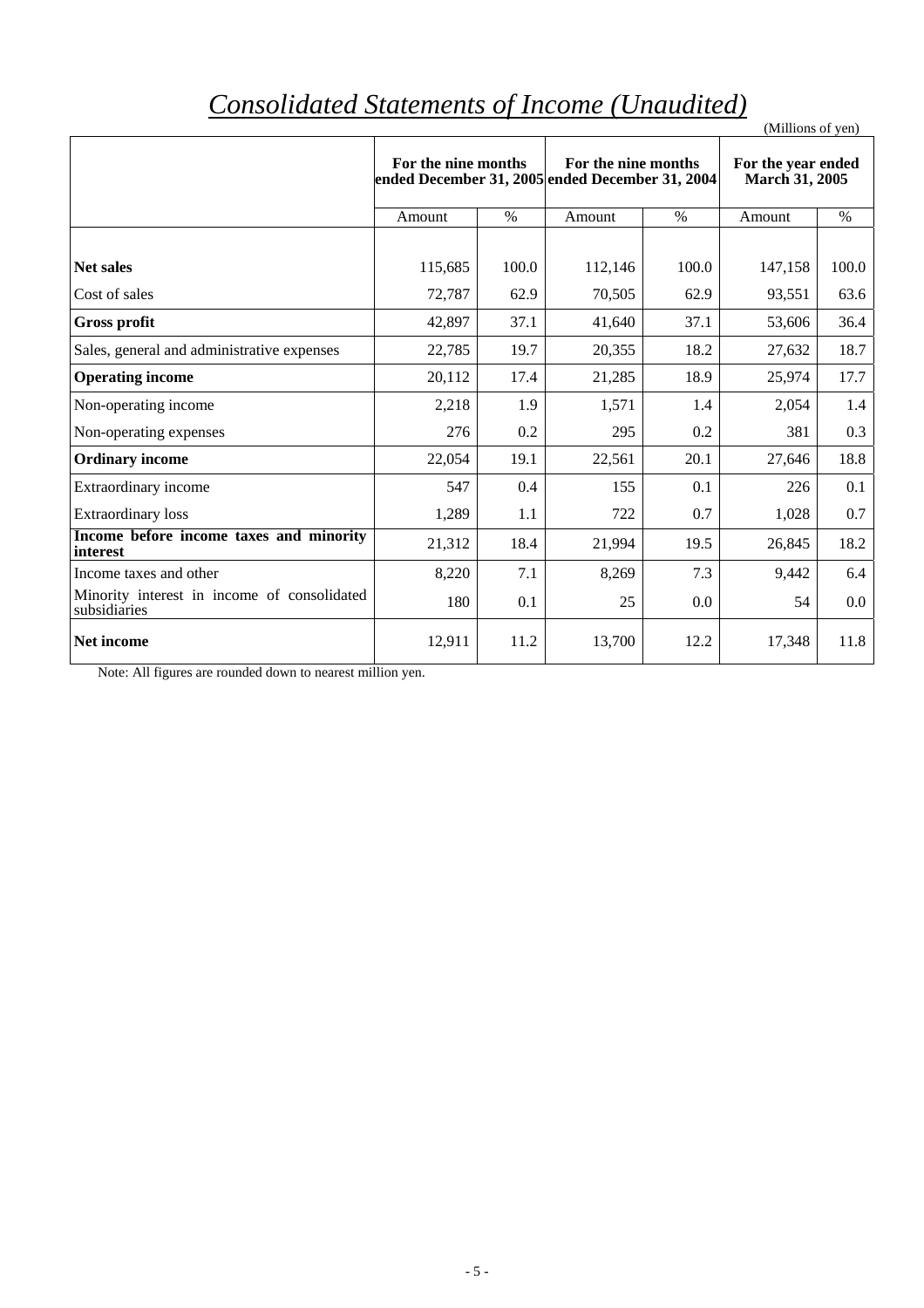|                                                                   |                   |                                                                                 | (Millions of Yen)                    |
|-------------------------------------------------------------------|-------------------|---------------------------------------------------------------------------------|--------------------------------------|
|                                                                   | December 31, 2005 | For the nine months ended For the nine months ended<br><b>December 31, 2004</b> | For the year ended<br>March 31, 2005 |
|                                                                   | Amount            | Amount                                                                          | Amount                               |
| <b>Capital surplus</b>                                            |                   |                                                                                 |                                      |
| Capital surplus at beginning of period                            | 32,651            | 30,962                                                                          | 30,962                               |
| Increase in capital surplus                                       |                   |                                                                                 |                                      |
| Gain on disposition of treasury stock                             | 191               | 688                                                                             | 688                                  |
| Stock issued under stock swap                                     |                   | 1,000                                                                           | 1,000                                |
| Increase from conversion of convertible<br>bonds                  | 7,365             |                                                                                 |                                      |
| Capital surplus at end of period                                  | 40,207            | 32,651                                                                          | 32,651                               |
| <b>Retained earnings</b>                                          |                   |                                                                                 |                                      |
| Consolidated Earned surplus at beginning<br>of period             | 71,130            | 55,836                                                                          | 55,836                               |
| Increase in earned surplus                                        |                   |                                                                                 |                                      |
| Net income                                                        | 12,911            | 13,700                                                                          | 17,348                               |
| Decrease in earned surplus                                        |                   |                                                                                 |                                      |
| Cash dividends                                                    | 2,513             | 1,775                                                                           | 1,772                                |
| Bonuses to directors                                              | 110               | 50                                                                              | 50                                   |
| Decrease resulting from inclusion of<br>consolidated subsidiaries |                   |                                                                                 | 232                                  |
| Consolidated Earned surplus at end of<br>period                   | 81,418            | 67,711                                                                          | 71,130                               |

# *Consolidated Statements of Retained Earnings (Unaudited)*

Note: All figures are rounded down to nearest million yen.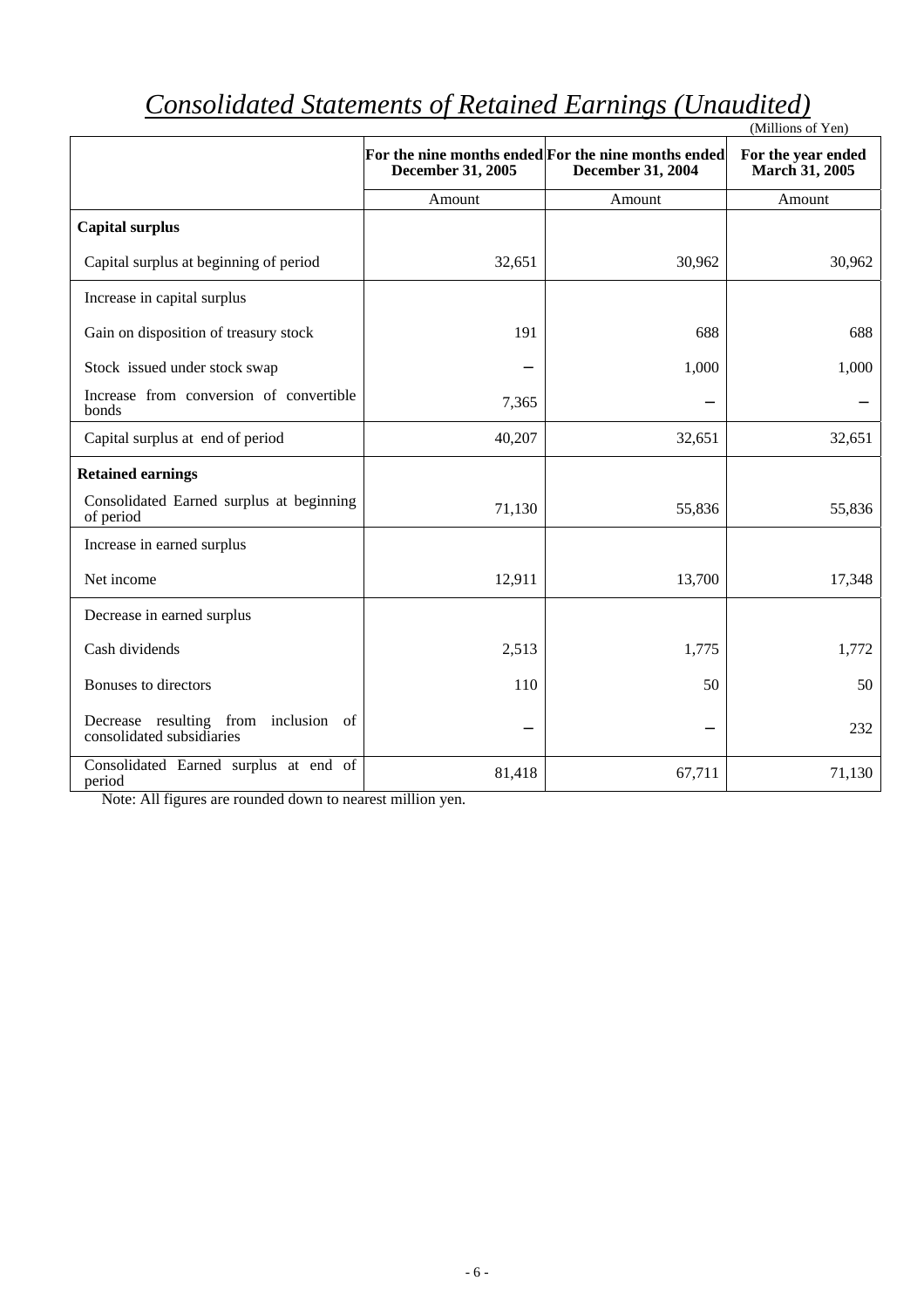# *Consolidated Statements of Cash Flows (Unaudited)*

|                                                                             |                         |                         | (Millions of yen)     |
|-----------------------------------------------------------------------------|-------------------------|-------------------------|-----------------------|
|                                                                             | For the nine months     | For the nine months     | For the year ended    |
|                                                                             | ended December 31, 2005 | ended December 31, 2004 | <b>March 31, 2005</b> |
| Cash flows from operating activities:                                       |                         |                         |                       |
| Income before income taxes and minority interest                            | 21,312                  | 21,994                  | 26,845                |
| Depreciation and amortization                                               | 4,685                   | 4,130                   | 5,657                 |
| Increase in accounts and notes receivable                                   | (6, 469)                | (6, 843)                | (3,202)               |
| Increase (decrease) in inventories                                          | 93                      | (425)                   | 14                    |
| Increase in accounts and notes payable                                      | 5,794                   | 7,254                   | 3,098                 |
| Other                                                                       | (307)                   | (1,488)                 | (534)                 |
| <b>Subtotal</b>                                                             | 25,038                  | 24,621                  | 31,877                |
| Income taxes paid                                                           | (11,743)                | (10,016)                | (9, 499)              |
| Net cash provided in operating activities                                   | 13,294                  | 14,605                  | 22,378                |
|                                                                             |                         |                         |                       |
| <b>Cash flows from investing activities :</b>                               |                         |                         |                       |
| Payments for purchases of fixed assets,                                     | (8,524)                 | (6,001)                 | (7, 438)              |
| marketable securities and investment securities                             |                         |                         |                       |
| Proceeds from sale of fixed assets, marketable                              | 1,277                   | 157                     | 218                   |
| securities and investment securities                                        |                         |                         |                       |
| Other                                                                       | (23)                    | 49                      | 48                    |
| Net cash used in investing activities                                       | (7,270)                 | (5,794)                 | (7,171)               |
|                                                                             |                         |                         |                       |
| <b>Cash flows from financing activities:</b><br>Repayment of long-term debt | (169)                   |                         |                       |
| Cash dividends                                                              | (2,523)                 | (18)<br>(1,733)         | (36)<br>(1,771)       |
| Proceeds from sales of treasury stock                                       | 898                     | $\Omega$                | $\Omega$              |
| Other                                                                       | 245                     | (10)                    | (14)                  |
| Net cash used in financing activities                                       | (1,548)                 | (1,761)                 | (1,821)               |
|                                                                             |                         |                         |                       |
| Effect of exchange rate changes on cash and cash                            |                         |                         |                       |
| equivalents                                                                 | 840                     | 191                     | (41)                  |
| Net increase in cash and cash equivalents                                   | 5,316                   | 7,240                   | 13,343                |
| Cash and cash equivalents at beginning of period                            | 75,987                  | 57,037                  | 57,037                |
| Increase in cash and cash equivalents inclusion of                          |                         |                         |                       |
| consolidated subsidiaries                                                   |                         | 4,734                   | 5,622                 |
| Decrease in cash and cash equivalents resulting from                        |                         |                         |                       |
| exclusion of a consolidated subsidiary                                      |                         | (15)                    | 15                    |
| Cash and cash equivalents at end of period                                  | 81,303                  | 68,996                  | 75,987                |
|                                                                             |                         |                         |                       |

Note: All figures are rounded down to nearest million yen